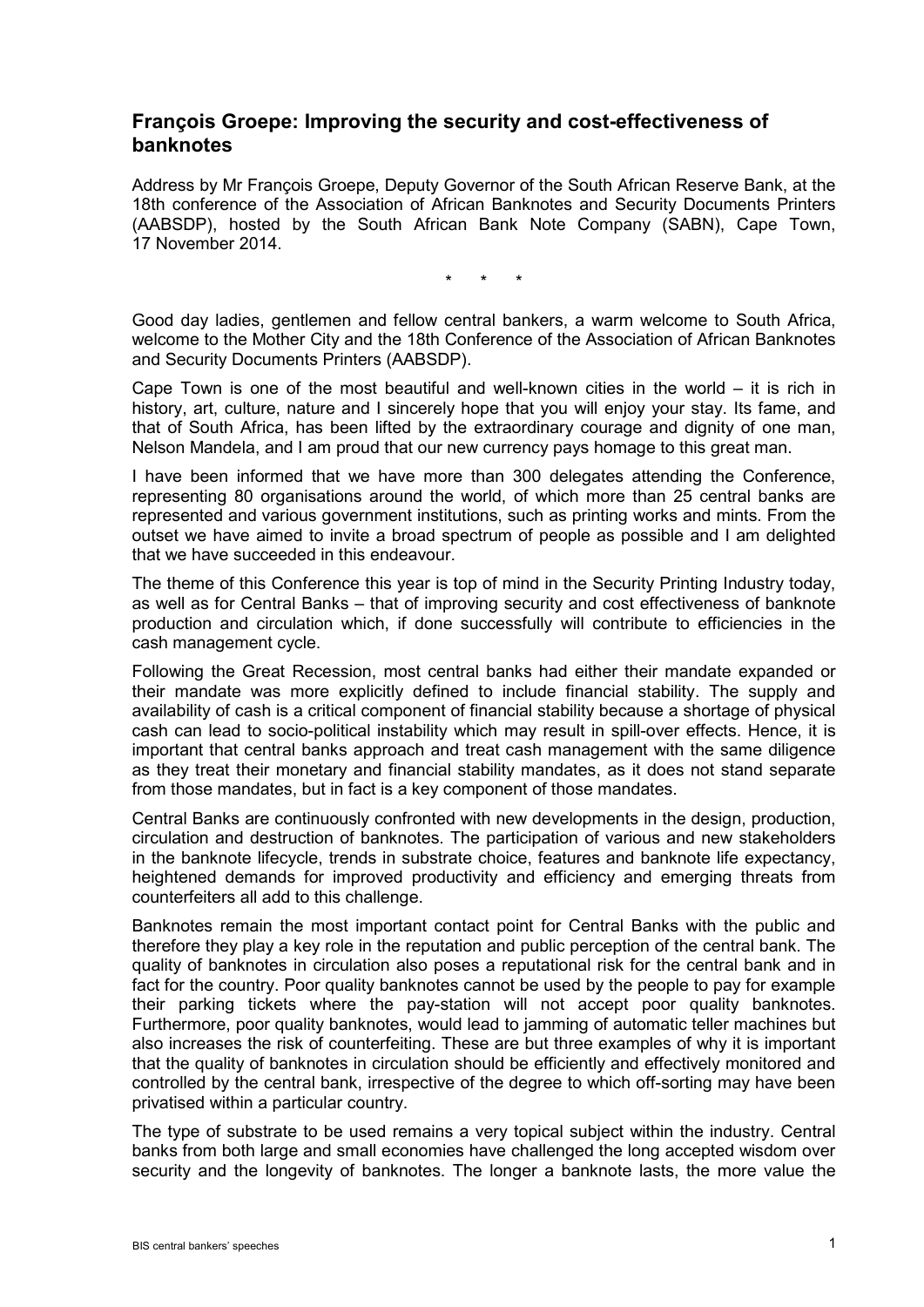central bank will obtain from that particular note order. Given the size of orders, even a small improvement in percentage terms can mean a substantial improvement in profitability. During the Conference we will be debating this at length. Among our speakers, we have the Bank of Canada, they recently changed their notes from paper to polymer and will share their experiences with us.

The demand for cash is increasing and so is the cost of transporting and processing the cash. Central banks increasingly recognise the need to revisit nationwide arrangements for distribution and consider the role of the private sector; however, outsourcing brings with it its own risks.

Whether sorting is carried out in-house or outsourced, central banks are under increasing pressure to improve efficiency. During the course of the Conference some of the presenters will focus on the different cash management systems employed by central banks.

Another challenge, facing the industry, is the forecasting of the demand banknotes. It seems that there is no simple method to do this calculation. In South Africa, as in many other countries, the demand for currency is showing an increasing trend. In 2012, the demand for currency increased by 11 per cent with approximately R110 billion (US\$ 10.6 billion) worth of notes in circulation as at the end of the year. Central banks, therefore, are faced with challenges to either reduce the volume of cash produced; or reduce the cost of producing the cash, while at the same time enhancing the security and durability of the currency.

A new challenge for central banks is the requirement that all key business areas should be included in effective contingency plans. High profile incidents around the world have highlighted the importance of central banks having in place, considered and tested plans, to deal with outages due to everything from supplier problems to natural disasters.

Generally, central banks source their banknotes from one, or a small number of international companies. Currency managers need to weigh-up the importance of price against considerations, such as time of delivery, quantity of order and quality of product. They also need to consider if more than one supplier for, say ink, could be beneficial for operational risk concerns. Procurement from external suppliers is expensive, complex and may span several years. As with any outsourcing arrangement, production and quality, a standard needs to be monitored.

The impact of technical innovations for the distribution of cash or payment mechanisms is developing at a rapid pace, especially for the under-banked. The use of mobile phone technology to transfer money is becoming a popular method due to efficiency and the lower cost associated with this payment mechanism.

A further consideration by central banks is the cost that security features add to the banknote production process. We all appreciate the need for security features to avoid the counterfeiting of banknotes, but the question is at what cost and whether these costs can be optimised? These issues will be presented and debated upon during the next few days by all the participants and hopefully assist central banks with their deliberations in this regard.

The objective is, through the diverse nature of attendees at this Conference, to improve the understanding of the issues for those involved in providing and managing banknotes; coins and other secure documents and at the same time improving the understanding of the consumers' needs by the suppliers. The Conference has set out to achieve this with a mixture of presentations, workshops and panel discussions that touch on the latest developments and technologies in the industry and allow adequate time for discussion and dialogue. You are all encouraged to seek answers by asking questions and discussing the issues. The overall aim is to improve understanding through education – Africa has some catching-up to do, compared with the rest of the world. This is our attempt to start that ball rolling strongly in the field of banknotes, coins, ID and other security documents and to position this great continent as a producer, as well as a user of such products.